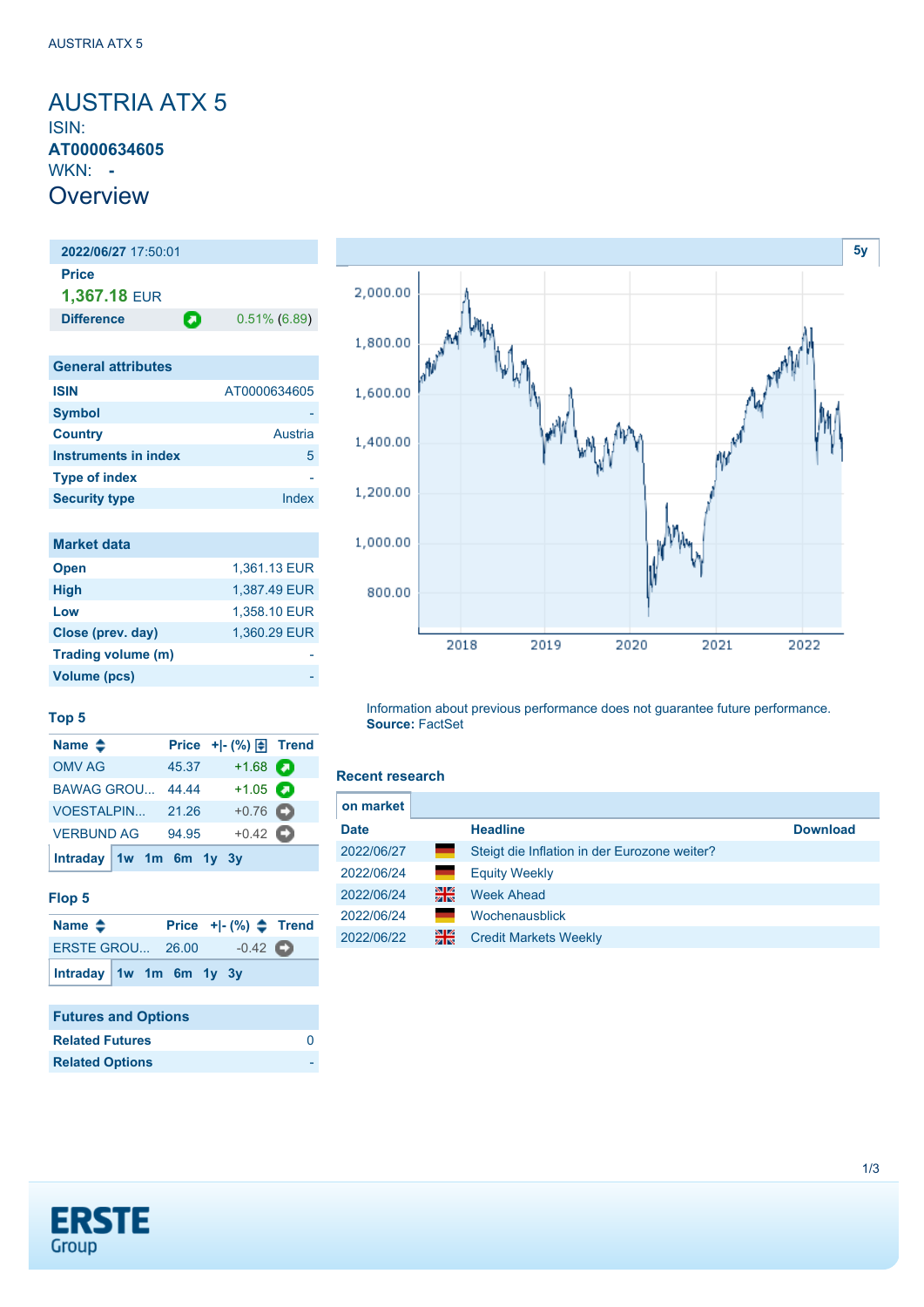# **Details**

**2022/06/27** 17:50:01 **Price 1,367.18** EUR

**Difference 0.51% (6.89)** 

| <b>General attributes</b> |              |
|---------------------------|--------------|
| <b>ISIN</b>               | AT0000634605 |
| <b>Symbol</b>             |              |
| <b>Country</b>            | Austria      |
| <b>Security type</b>      | Index        |
| Instruments in index      | 5            |

| <b>Market data</b> |              |
|--------------------|--------------|
| <b>Open</b>        | 1,361.13 EUR |
| <b>High</b>        | 1,387.49 EUR |
| Low                | 1,358.10 EUR |
| Close (prev. day)  | 1,360.29 EUR |
| Trading volume (m) |              |
| Volume (pcs)       |              |



# **Performance and Risk 6m 1y 3y Perf (%)** -23.39% -12.81% -0.93%

**Perf (abs.)** -417.50 -200.84 -12.86 **Beta** - - - - - - - -**Volatility** 36.53 29.35 32.62

Information about previous performance does not guarantee future performance. **Source:** FactSet

| <b>Price data</b>                                           |                           |
|-------------------------------------------------------------|---------------------------|
| $\emptyset$ price 5 days   $\emptyset$ volume 5 days (pcs.) | 1,373.93 EUR (0)          |
| Ø price 30 days   Ø volume 30 days (pcs.)                   | 1,464.81 EUR (0)          |
| Ø price 100 days   Ø volume 100 days (pcs.)                 | 1,517.70 EUR (0)          |
| Ø price 250 days   Ø volume 250 days (pcs.)                 | 1,627.05 EUR (0)          |
| <b>YTD High   date</b>                                      | 1,874.93 EUR (2022/02/10) |
| <b>YTD Low   date</b>                                       | 1,261.55 EUR (2022/03/07) |
| 52 Weeks High   date                                        | 1,874.93 EUR (2022/02/10) |
| 52 Weeks Low   date                                         | 1,261.55 EUR (2022/03/07) |